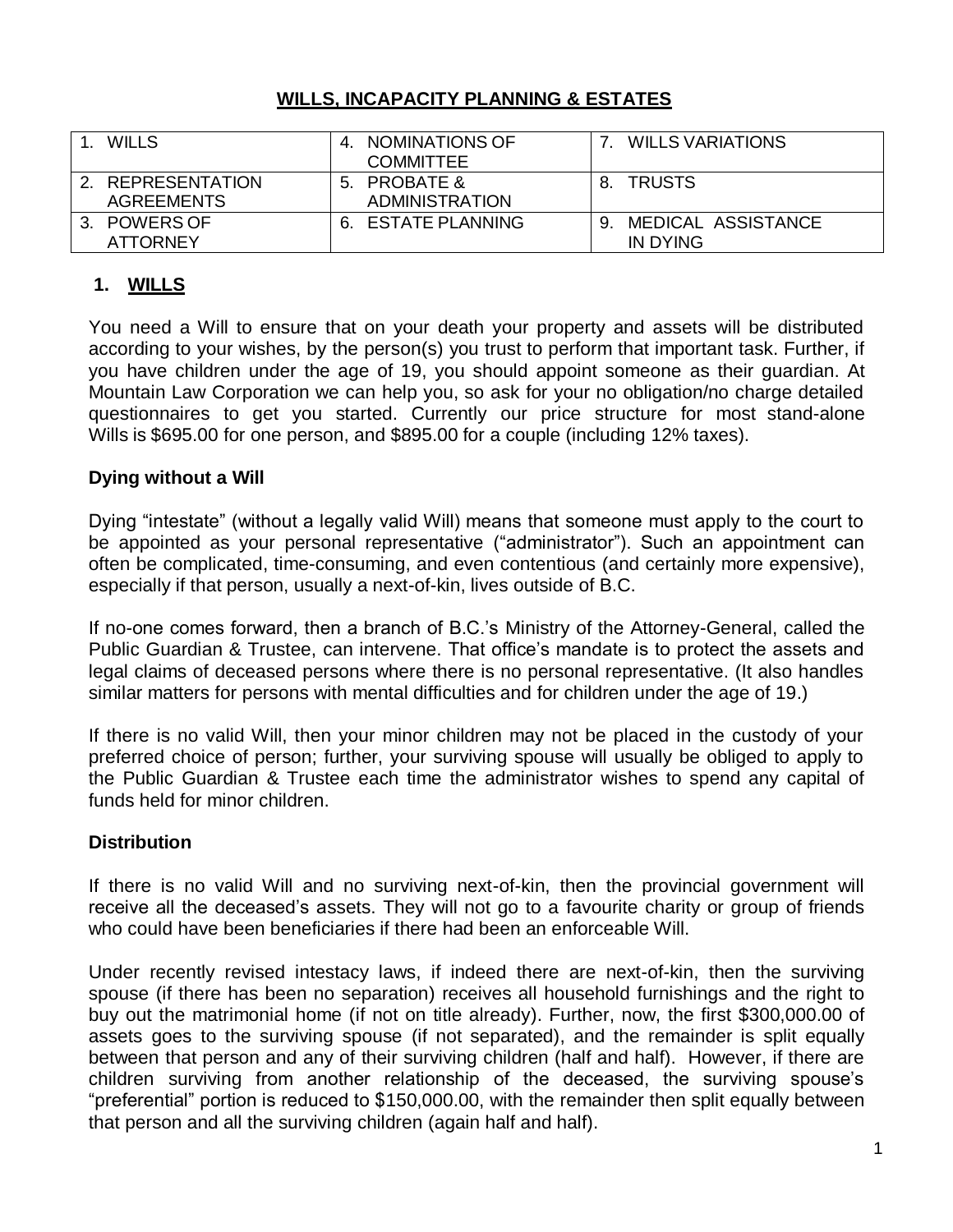Should there be no surviving spouse or children (natural or adopted), or further issue of those children, then pursuant to the new "parentelic rules" the deceased's parents receive the estate equally, or the survivor on his/her own. Absent any surviving parents, then siblings of the deceased are next in line (though the children of a deceased sibling receive what their parent would have received, and if no children but grandchildren survive, they would be the ones entitled). From there on, living nephews and nieces would be next, followed by their children, and so on, but if there is no-one of the fourth or lesser degree of relationship surviving the intestate, the estate assets would normally then "escheat" to the government.

For simultaneous deaths, the younger person is no longer presumed to survive the older; instead, each person will be considered as having survived the other. Where property is held as "joint tenants" (with right of survivorship) and there are simultaneous deaths, the property will be treated as if held as "tenants in common" (in halves). Note that if a person does not survive the deceased by 5 days, that person will be deemed to have died before the deceased for all intents affecting the estate.

It is important to understand that even if there is a valid Will, certain assets may not necessarily be included for distribution under your Will and are considered separate from your "estate". Examples would be property held with right of survivorship in "joint tenancy" (subject to exceptions), or held as a trustee, or insurance or registered savings plans with designated succession holders or beneficiaries, or property subject to a third-party claim (for instance, under matrimonial law).

#### **Executor**

One of the principal reasons for making a Will is to name the personal representative that the court can confirm is able to obtain legal title of the deceased's assets, so those assets can be determined, debts paid, and the distribution set out in the Will can occur.

You should choose one or more persons who are reliable, aged 19 or older, and preferably resident in B.C. One or more alternates, preferably younger, should be carefully considered as well.

The Executor notifies those named in the Will (and otherwise) as beneficiaries about the death and provides information of the extent of their entitlement. There are numerous other duties for the Executor, such as selling assets, filing tax returns, renewing insurance, etc. Sometimes a corporate trustee such as a trust company may be a preferred choice (though often considered impersonal and expensive, usually charging the full 5% of the gross value of the estate for administration fees).

Unless the Executor is also a beneficiary of a specific gift under the Will (in which case there must be specific mention of entitlement to executor fees), that person can charge up to the 5% mentioned, though it is much more usual to charge between 2 - 3% (depending on the degree of difficulty of the estate and how much work is required).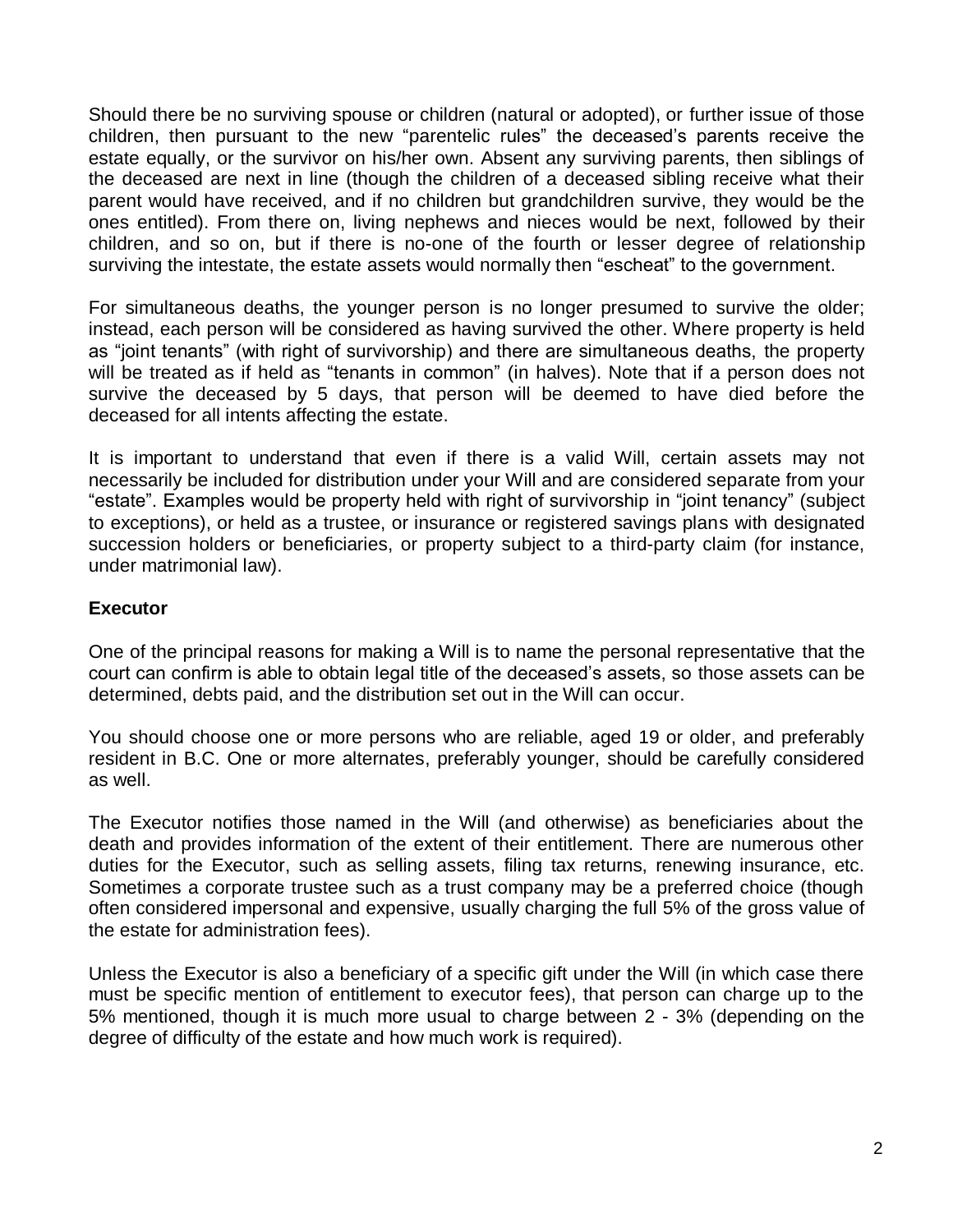#### **Requirements**

Wills should be in writing (either hand-written or typed), though now electronic Wills are recognized, and also should be signed and witnessed according to the rules set out in B.C.'s *Wills Estate and Administration Act ("WESA")*. Note, however, that with the greater powers that courts have been given under WESA, if a deceased left notes or some other record of desiring change to his/her Will, upon a determination that there was testamentary intent, changes to a Will may be enforced.

Under recently passed legislation it is now possible to have a Will recognized that doesn't comply with those strict requirements. Even Wills signed outside this province are now fairly routinely recognized in B.C. (but get legal advice well ahead of time as to their suitability/ applicability).

Besides setting out the names of one or more personal representatives, guardian(s) if there are minor children, and beneficiaries with the applicable distribution, a Will can also contain many other provisions such as restrictions on the powers of Trustees handling or investing any trust monies, and also funeral wishes.

Someone who is not "of sound mind" who signs a Will most likely will have the validity of that Will successfully challenged. Further, if the maker of the Will is separated, then the appointment of that person's spouse as executor, as well as any gifts in the Will to that spouse in the Will, are void (unless the Will states otherwise). A fairly new provision in WESA requires beneficiaries in a Will, who might be characterized as having been in a position of dominance, to prove that they did not exert undue influence over a deceased concerning that benefit.

### **The Lawyer's Role**

With the increasing prevalence of legal documents available on the internet and through "doit-yourself" services, the role of the lawyer in preparing Wills and advising on estate matters has never been more important. While initially only a small fraction of the cost of hiring a professional, this "penny-wise, pound-foolish" self-help process could easily go badly awry. The very substantial costs, both psychological and financial, for your personal representatives and the intended beneficiaries, should be avoided by receiving proper professional advice.

Many Will-creation documents and kits do not take into account B.C. specific laws and rules. They do not set up properly the various ways of distributing assets, such as setting up lifeinterests, creating trusts, or how correctly to leave property to charities.

Experienced lawyers ensure that a Will is flexible enough to address future events which may take place before the Will is effective (on death), such as marriage breakdown or the deaths of executors or beneficiaries. With other professionals such as accountants and financial planners, lawyers can provide advice and can draft specific provisions to take advantage of strategies for reducing taxes on death.

Intelligent and comprehensive estate planning dictates that a Will not be treated in isolation, but that strong consideration also be given to the other personal planning documents (discussed later here), of powers of attorney, representation agreements, nominations of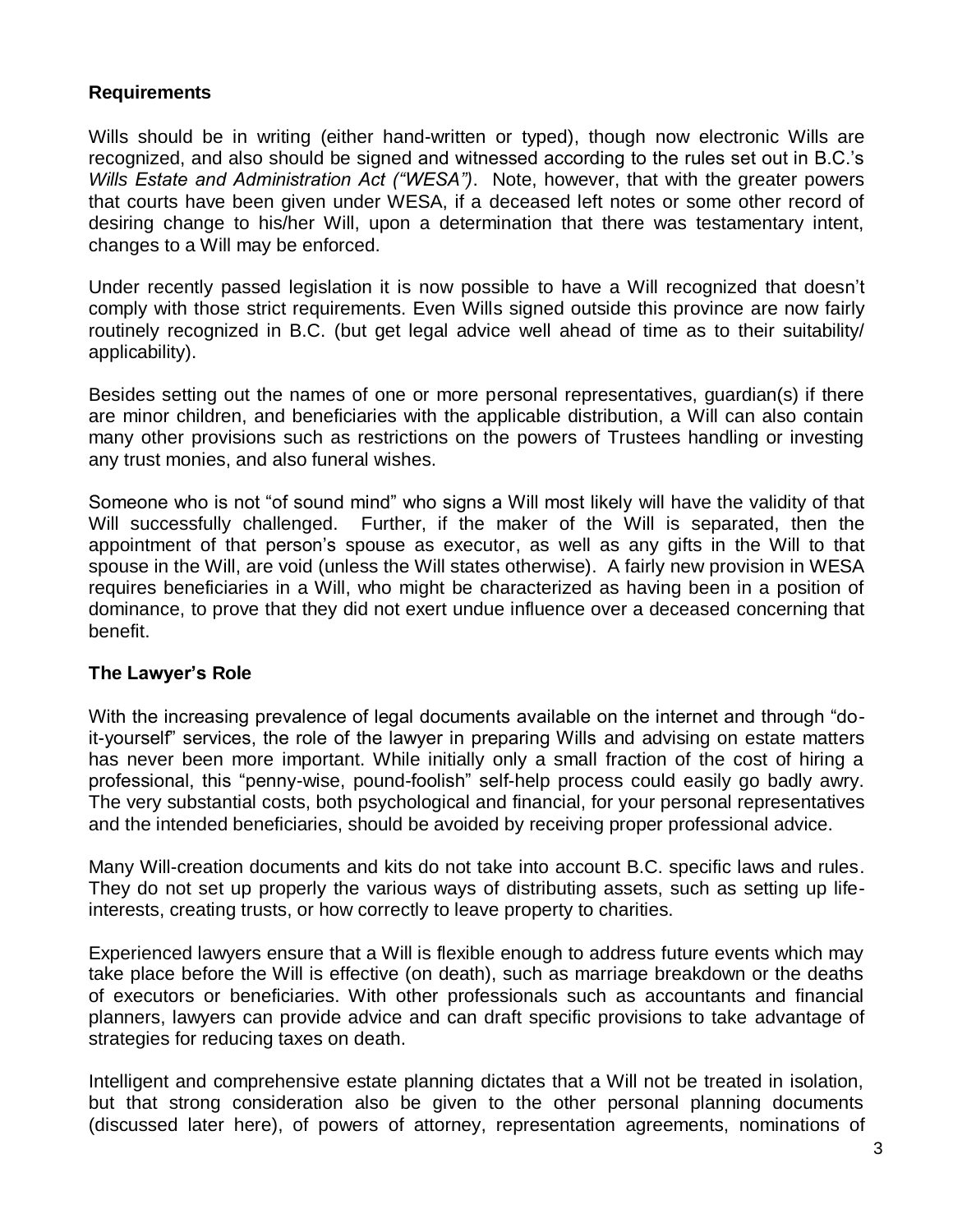committee and trusts (at least). Our legal fees for preparing these documents, except trusts, are generally under \$500.00 for each.

#### **2. REPRESENTATION AGREEMENTS**

Though available as a legal tool for planning since 2000, many rules governing the making and use of Representation Agreements ("RA's") were changed in 2011. The changes do not affect pre-existing RA's. However, an RA for financial affairs can now only be made for "routine" management of such matters, thereby increasing the importance of Powers of Attorney (be sure to read our discussion about Powers of Attorney carefully in conjunction with this explanation).

An RA gives someone you name the legal authority to assist you to decide or to represent you regarding decisions you can no longer make on your own. One can make a reasonably simple RA for routine financial matters or health care decisions under s.7 of the revised *Representation Agreement Act*, or a more complex one covering your personal care and health only, under s.9 of that Act.

As with Powers of Attorney, anyone at least 19 years old in B.C. can make an RA, unless incapable. However, note that a s.7 RA can be made even if an adult cannot manage his or her own affairs.

#### **Naming the Representative**

A Representative must be at least 19 years old, and it is usual to select a family member or trusted friend. The new rules prohibit anyone from being named who is paid to provide personal care or health services to you, and that includes employees working at a facility where you reside (except if that person is your spouse, child or parent).

#### **Duties of Representatives**

As with appointments under the *Power of Attorney Act*, the representatives must act honestly and in good faith, exercise the care, skill and diligence of a reasonably prudent person, only make decisions which they are authorized to make, and must keep good records of decisions made.

You should discuss frankly with your representatives your expectations, and be sure that they are comfortable with both your plans and their statutory obligations. More than one representative can be appointed (a dispute resolution mechanism is then recommended), and one or more alternates should be carefully considered for back-up purposes (with the precise circumstances when they act being outlined).

You can give different people authority to make different decisions with an RA. You can also appoint more than one Representative if wanting to keep wishes for different matters separate. Note that all representatives are entitled to be reimbursed for their proven reasonable expenses, but a representative or monitor (discussed hereafter) cannot be paid for making health care decisions for you. The RA can spell out remuneration for any other areas, which must be approved by the courts.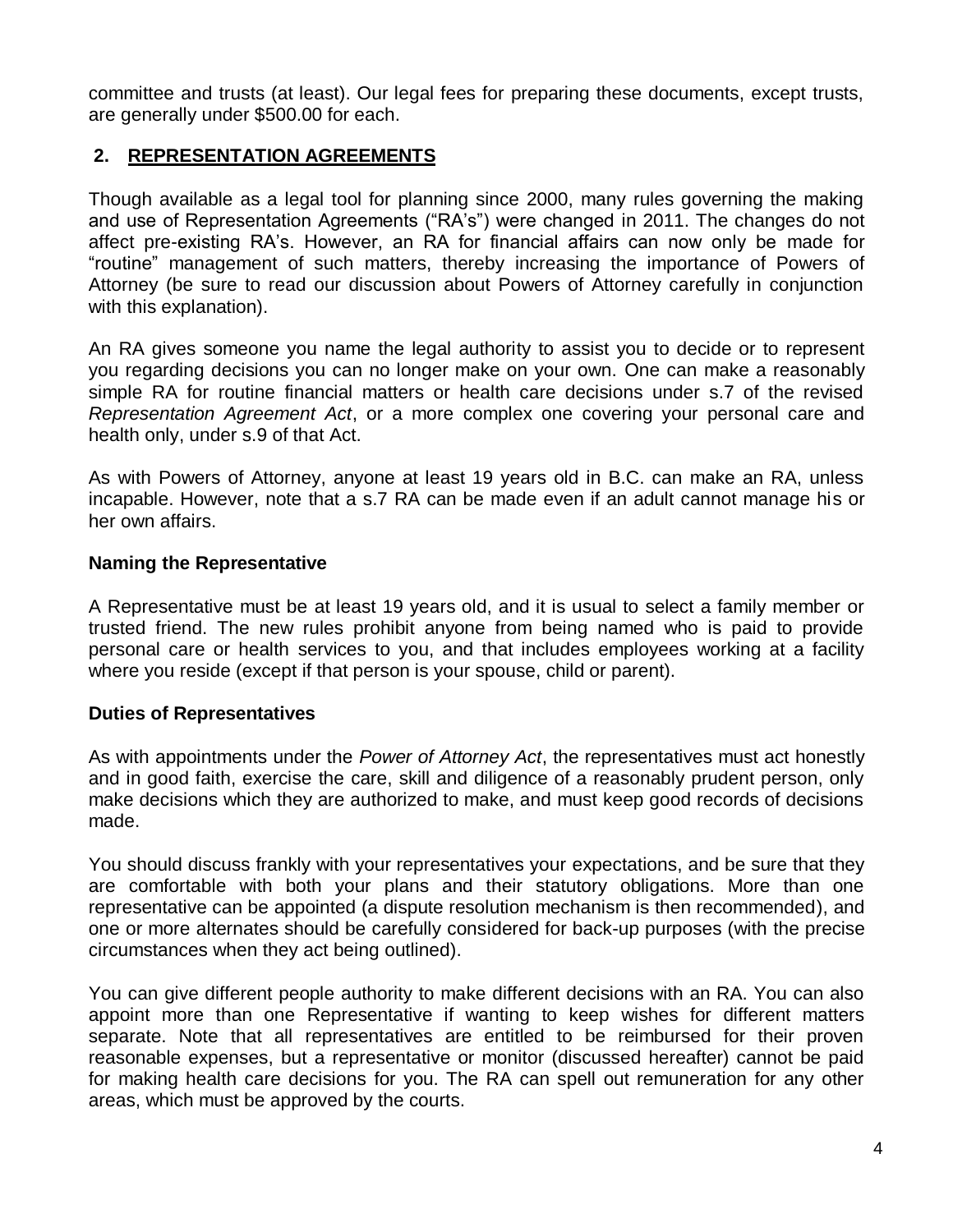### **Formalities of an RA**

In order to be effective, an RA needs to be signed and witnessed according to the new Act. Though two witnesses are normally required, if a lawyer or notary is the witness, that person alone will fulfill the requirements. Each representative must also sign (though that can be done at a different time), and unlike Powers of Attorney, these signatures do not need witnessing.

As with Powers of Attorney, your representative cannot be a witness, and a witness cannot be the representative's spouse, child or parent. Additional certificates will need to be signed for a s.9 RA.

## **Termination of an RA**

Like a Power of Attorney, your RA continues to be effective until you revoke it or die. Some other ways that the RA will no longer be valid is if your marriage (or marriage-like relationship) ends and your representative is your "spouse", unless the RA states otherwise; your representative and all alternates are unwilling or unable to act or are disqualified; a condition set out in your RA occurs, or a court orders it. Note that an RA is suspended and the representative cannot act if the RA is for management of routine financial affairs under s.7 and the Public Guardian & Trustee is appointed Committee under a Certificate of Incapability.

The above also holds true if a monitor is required and that monitor and any backup is no longer able or willing to act. However, the Public Guardian may be able to appoint one so that the representative can continue to act.

### **Monitor**

A monitor is sometimes appointed in an RA and has the power to ensure the representative is fulfilling his or her duties, and if not, the monitor is expected to inform the Public Guardian.

For a s.7 RA, a monitor must be appointed unless there are two representatives who must act together, or your representative is a spouse, a trust company, credit union or the Public Guardian.

### **3. POWERS OF ATTORNEY**

A new *Power of Attorney Act* came into effect in 2011, and it is that legislation which allows for the creation of two different types of Power of Attorney. The first is called a "general Power of Attorney", which permits the appointment of someone you trust to handle your financial and legal affairs as you direct, or on your behalf if you are not available. It can also be "limited" in terms of being specific to a particular task, matter or time period.

Unlike the second type, called an "enduring power of attorney" ("EPA"), a general power of attorney ends when the maker is incapable.

An EPA survives mental or physical infirmity, but can also be effective when you are capable. You can set out when and under what circumstances that authority can be triggered. You must be 19 years of age to make one, and capable of understanding the nature and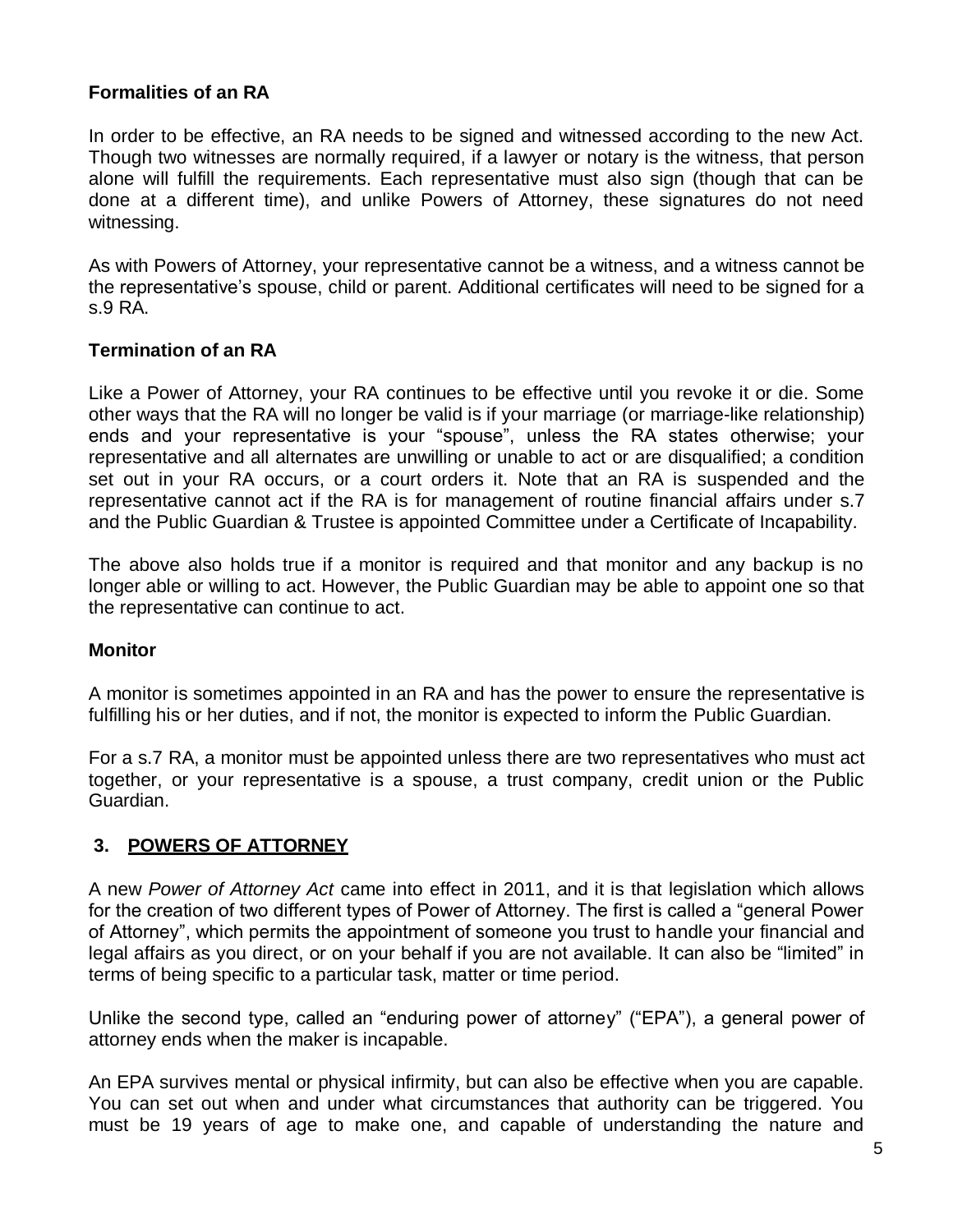consequences of the document (using the criteria set out in the new Act). However, as with the general power of attorney, it does not address health or personal care issues (see our discussion under "Representation Agreements").

Powers of Attorney made before September 1, 2011 are still valid, but the rules surrounding their preparation, execution and use are now very different. As a consequence, the attorney (or donee) may no longer be able to fulfil all of your wishes. For example, unless the EPA specifically outlines it, your attorney is restricted from making loans, gifts and donations. Additionally, there are new duties for attorneys, and the procedures for revoking EPA's have changed.

#### **Naming the Attorney**

Though the word "attorney" is used interchangeably with the word "lawyer" in the United States, that is not the reference here. Normally you would choose a family member or friend, though the person named could also be a professional advisor. If the person is not yet 19 years of age, then that person cannot act until that time.

The new rules dictate that you cannot choose someone who is paid to provide personal care or health care services to you, including any employees at a facility where you live which provides those services. The exception is if the person you name is your spouse, child or parent. If you choose a trust company you would normally need to set out compensation levels, so be sure to ask beforehand.

### **Duties of Attorneys**

Attorneys must act honestly and in good faith. They must exercise the care, skill and diligence of a reasonably prudent person, and keep careful records. Not only must they follow your directions as set out in the EPA and elsewhere, but also the rules set out in the new Act. There are restrictions on making or changing your Will or beneficiary designations in investment vehicles, such as insurance policies and RRSP's.

You should discuss frankly with your attorneys your expectations, and be sure that they are comfortable with both your plans and their statutory obligations. More than one attorney can be appointed (a dispute resolution mechanism is then recommended), and one or more alternates should be carefully considered for back-up purposes (with the precise circumstances when they can act being outlined).

Most attorneys will not want to be paid, but if you wish to do so then that entitlement must be set out in the EPA. Note that all attorneys are entitled to be reimbursed for their reasonable proven expenses.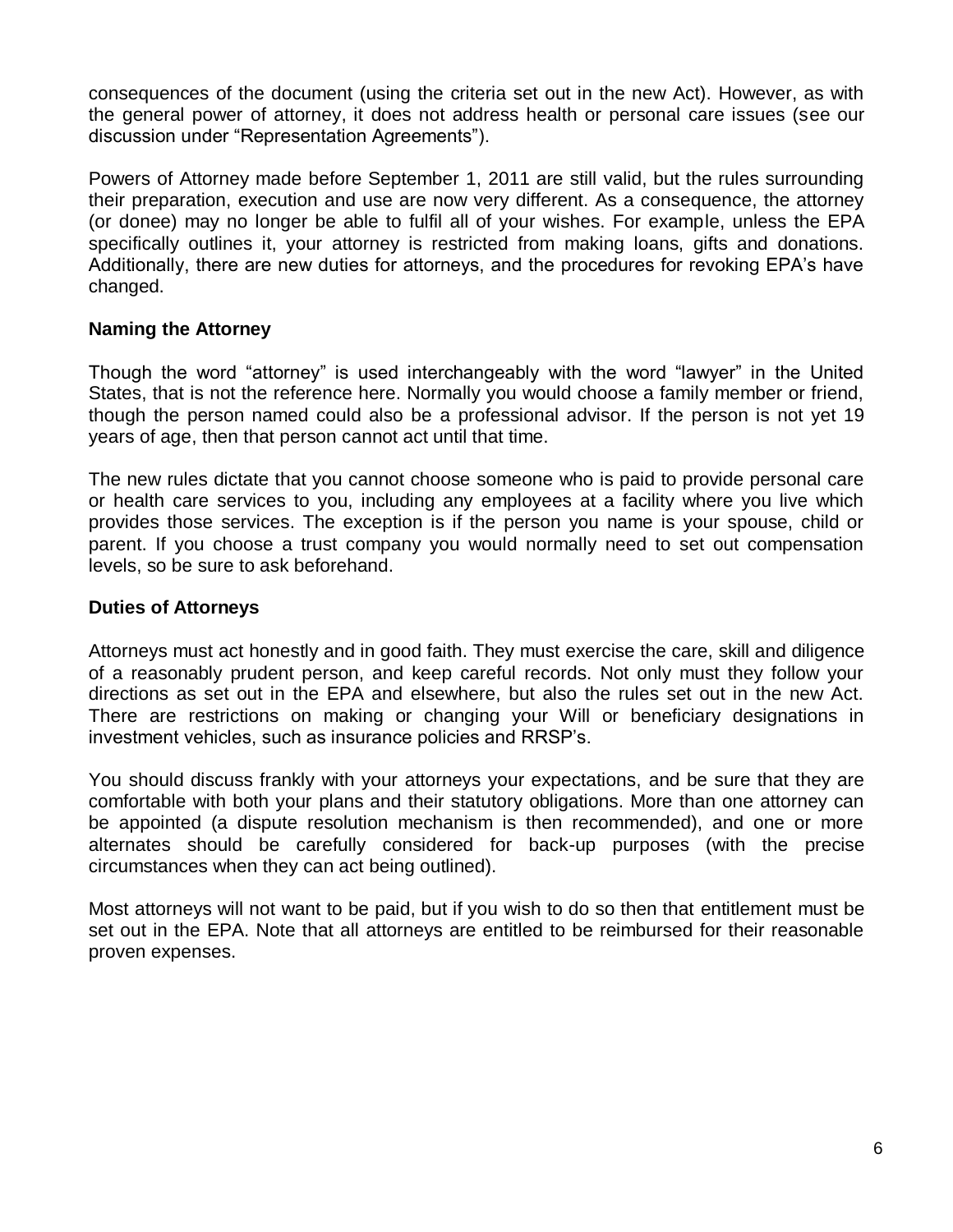### **Formalities of an EPA**

To be effective, an EPA needs to be signed and witnessed according to the new Act. Though two witnesses are normally required, if a lawyer or notary is the witness, that person alone will fulfill the requirements. Each attorney must also sign (though that can be at a different time), and have their signatures witnessed.

Note that if the EPA is to be used for real estate, then a lawyer or notary must be the witness for you and the attorney (though not necessarily the same lawyer or notary). Further, your attorney cannot be a witness, and a witness cannot be the attorney's spouse, child or parent.

#### **Termination of EPA**

Your EPA continues to be effective until you revoke it or die. Some other ways that the EPA will no longer be valid is if your marriage (or marriage-like relationship) ends and your attorney is your "spouse", unless the EPA states otherwise; your attorney and all alternates are unwilling or unable to act or are disqualified; a condition set out in your EPA occurs, or a court order ends it. Note that if you have a post September 1, 2011 EPA, it is suspended and the attorney cannot act once the Public Guardian & Trustee is appointed Committee of the Estate.

Again, if your Power of Attorney is not determined to be an "enduring" one (that is, one that survives your mental or physical incapacity), then when you become incapable it is no longer effective.

### **4. NOMINATIONS OF COMMITTEE**

Many people choose to create a "Nomination of Committee", as part of their personal planning documents. This legal document sets out your preference for someone to be strongly considered as your Committee in the future, if required. It should be signed and witnessed in the same way as Wills.

Committees are persons who are court appointed to handle the financial affairs of adults who are incapable of managing their affairs. If the incapable adults are also not able to handle themselves, then the appointment may extend to give power to make personal and health care decisions.

Generally, the courts follow the nomination which had been preferred by the now incapable adult, though that nominated person needs to demonstrate his/her willingness and suitability. Sometimes the Public Guardian and Trustee is appointed, if the nominated person is deemed inappropriate and no one else steps forward.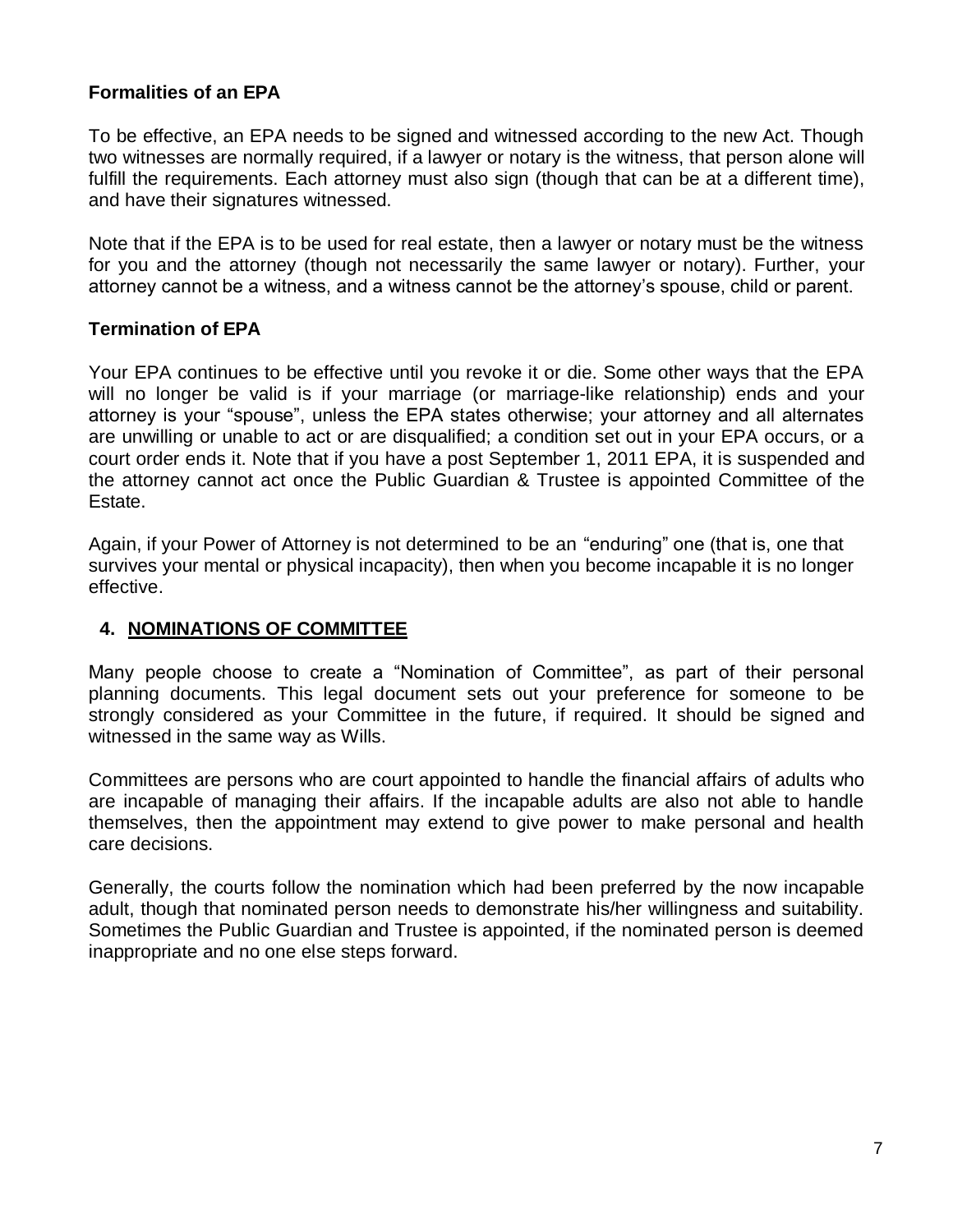## **5. PROBATE & ADMINISTRATION**

# **Executor/Administrator's Duties**

Administration of any estate principally involves the collection of the deceased's assets, the payment of debts and claims against the deceased (as well as the expenses of administration), and the distribution of the balance of the estate amongst those entitled.

If the deceased died with a Will and appoints an executor (if female, an executrix), it is the person so appointed who is responsible for the administration of the estate. The appointment of the executor is confirmed by the Supreme Court by a Grant of Letters Probate. Probate is the court procedure by which the Will is proven to be the valid last Will of the deceased. Note that if the person so appointed does not wish to accept that responsibility, he or she may renounce the appointment.

If the deceased died without a Will, if the Will does not appoint an executor, or if the person appointed has predeceased or renounced the appointment (and there is no alternate), then the Supreme Court must appoint an administrator (if female, an administratrix), by a Grant of Letters of Administration, to be responsible for the administration of the estate.

In the performance of the Executor's or Administrator's duties, you must act in good faith and for the benefit of the beneficiaries or next-of-kin. You will be expected to conduct the administration of the estate in the same manner as an ordinary prudent person of business would conduct his or her own affairs. Therefore, if you make mistakes and cause loss to the estate, unless the court finds that you acted honestly and reasonably, you may well be personally liable and will be obliged to make good that loss out of your own pocket.

# **Executor's Fees**

In British Columbia, the *Trustee Act* provides that an Executor may be allowed a fee not exceeding 5% of the gross aggregate value (capital and income) of the assets. If there is more than one Executor, the Executors must share the above fees.

The fees prescribed by the *Trustee Act* are maximum fees and are not necessarily the actual fees that will be allowed an Executor for administering a particular estate. Several factors are usually taken into consideration, especially the size and complexity of the estate.

If the beneficiaries or next-of-kin are not prepared to approve your fees, you will be required to "review your accounts" before a Registrar of the Supreme Court of B.C.

# **Probate Fees**

The value of the estate's assets determines the probate fees payable. Besides the initial court filing fee of \$200.00 (waived if the estate is worth less than \$25,000.00), what is payable before a Grant is issued is the sum of \$6.00 for every \$1,000.00 by which the estate value exceeds \$25,000.00 up to \$50,000.00, and \$14.00 for every \$1,000.00 by which the estate value exceeds \$50,000.00. Land and other "hard assets" outside B.C. are not included in the calculation, and mortgages on land reduce the probate fee payable. **Lawyer's Role**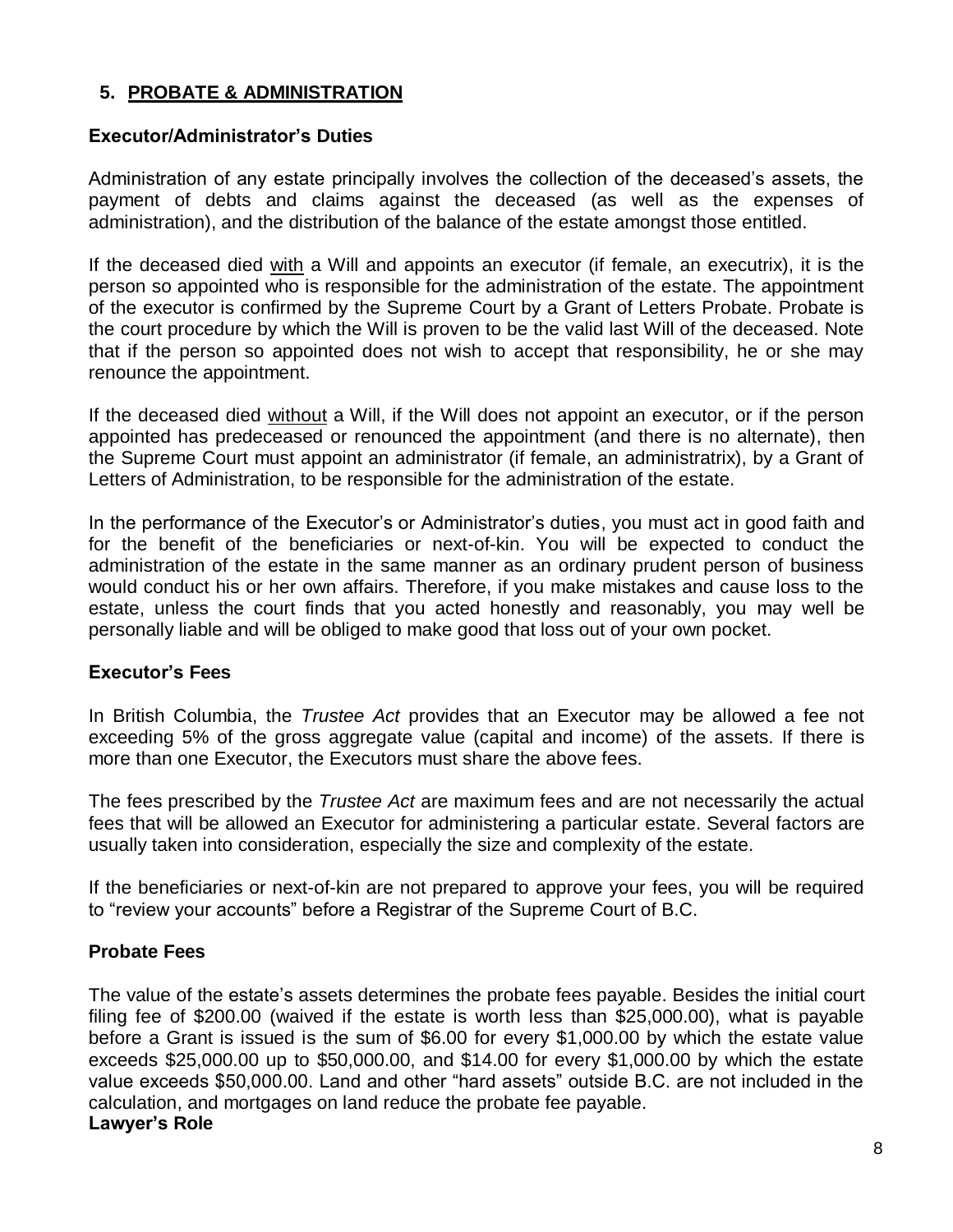Generally, the lawyer advises the Executor/Administrator on all legal matters in connection with the administration of the estate and assists that person in making proper decisions.

Specifically, the legal work in the administration of an estate involves first making the search of B.C.'s Vital Statistics Agency for a Wills Notice. The Wills Search Certificate which is received back will state the location of any Will and must be filed with the Court. The lawyer reviews the Will and advises as to its validity and effect. If the deceased died without a Will, the lawyer advises as to who are the next-of-kin and deemed beneficiaries.

The lawyer usually arranges the advertising for creditors and advises as to claims which are to be disputed. The lawyer also conducts title searches for any real property in the estate and advises as to the state of title.

From the information provided to the lawyer by you, including the inventory of the deceased's assets and liabilities, the lawyer prepares the Affidavits and other court documents required to be filed on the Application for a Grant of Letters Probate or of Letters of Administration. The lawyer attends on the execution of these documents by you and the filing of them in the Probate Registry of the Supreme Court. If necessary (though rare), the lawyer appears in Supreme Court Chambers on the hearing of the Application.

After the Grant is received, the lawyer prepares the documents necessary to transmit the assets of the deceased from the deceased's name to your name as Executor/Administrator, attends upon the execution of these documents by you and files them with the transfer agents (in the case of securities) and the Land Title Office (in the case of real property). Once the assets are in your name as Executor or Administrator, you may then transfer them to the beneficiaries or the next-of-kin.

The lawyer assists you in preparing your accounts and prepares Releases for the beneficiaries or next-of-kin to execute. By executing the Releases, the beneficiaries or nextof-kin acknowledge receipt of their respective shares of the estate, approve your accounts, and release any claim that they may have against you or the estate. If it is necessary to pass your accounts as mentioned above, the lawyer prepares and files in the Supreme Court Registry the necessary Affidavits and court documents, and attends in Supreme Court Chambers and at the hearing before the Registrar.

#### **Lawyer's Fees**

The fees which the solicitor may charge for the above services were formerly prescribed by the tariff under the Supreme Court Rules which were as follows and continue often to be a benchmark:

| Aggregate Value of Estate            | Fee (Maximum) |
|--------------------------------------|---------------|
| On the first \$500,000               | 2%            |
| On the next \$1,500,000              | $1\%$         |
| On the next \$8,000,000              | 1/4%          |
| On amount which exceeds \$10,000,000 | 1/8%          |

If the estate is of modest value or if you wish the lawyer to do not only the legal work in the administration of the estate, but also to perform all or some of your work as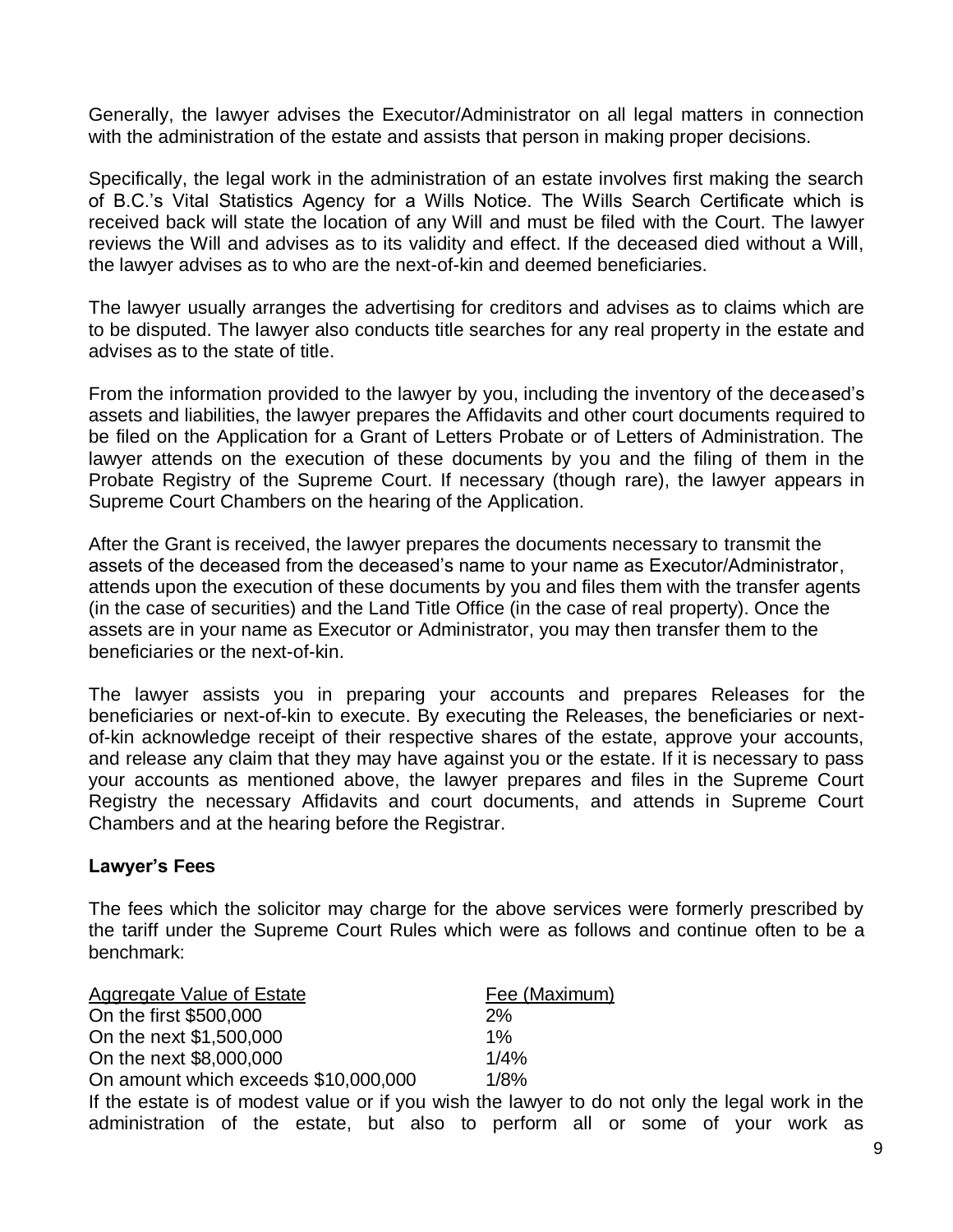Executor/Administrator, the lawyer may agree to provide legal services on an hourly charge or on a percentage for the legal work plus an hourly charge for your work. If you are not satisfied with the lawyer's bill for fees when it is rendered, you may require the lawyer to have his of her bill reviewed before the Registrar of the Supreme Court, who will determine if it is reasonable.

## **6. ESTATE PLANNING**

Elsewhere on our website, we have reviewed "Succession Planning" under our Business Law section. The focus there was on the business, but in this case it is about the family.

As is clear from the topics covered in the rest of this section, comprehensive planning is a necessary tool to address the many uncertainties and challenges life presents to you and your family.

By investing the time and spending some money on professionals now, you can minimize the anxiety and cost for your family later. Contact us at Mountain Law Corporation so that we can assist you in this process.

## **7. WILLS VARIATIONS**

It has become increasingly difficult to "disinherit" a spouse or child in a Will by leaving that person a token dollar! WESA incorporated the prior provisions of the *Wills Variation Act* of B.C. in providing that a spouse (including common-law and same-sex) or child (including "adopted", but not "step") of the deceased with authority to apply to the courts to vary the Will's terms to provide adequately and fairly for the applicant. Factors to be taking into consideration by the courts are the standard of living enjoyed by the applicant while living with the deceased, the size of the estate, the relative needs of all parties involved, and any special circumstances (such as gifts made to the claimant during the deceased's life-time). The test for adequate and proper maintenance and support under the Act was recently neatly summarized by the B.C. Courts as an objective analysis of whether the deceased was "acting in accordance with society's reasonable expectations of what a judicious parent [spouse] would do in the circumstances by reference to contemporary community standards".

There is a strict time limit in the Act for commencing an action for contesting a Will, being within six months after probate (so long as prior notice of the application for probate was given). Each individual case will be decided on its own merits, and even experienced lawyers cannot be sure of an end result in most cases. Generally though, the obligations owed to a spouse are given greater weight and will be addressed by courts in priority to obligations of adult children who are not dependent.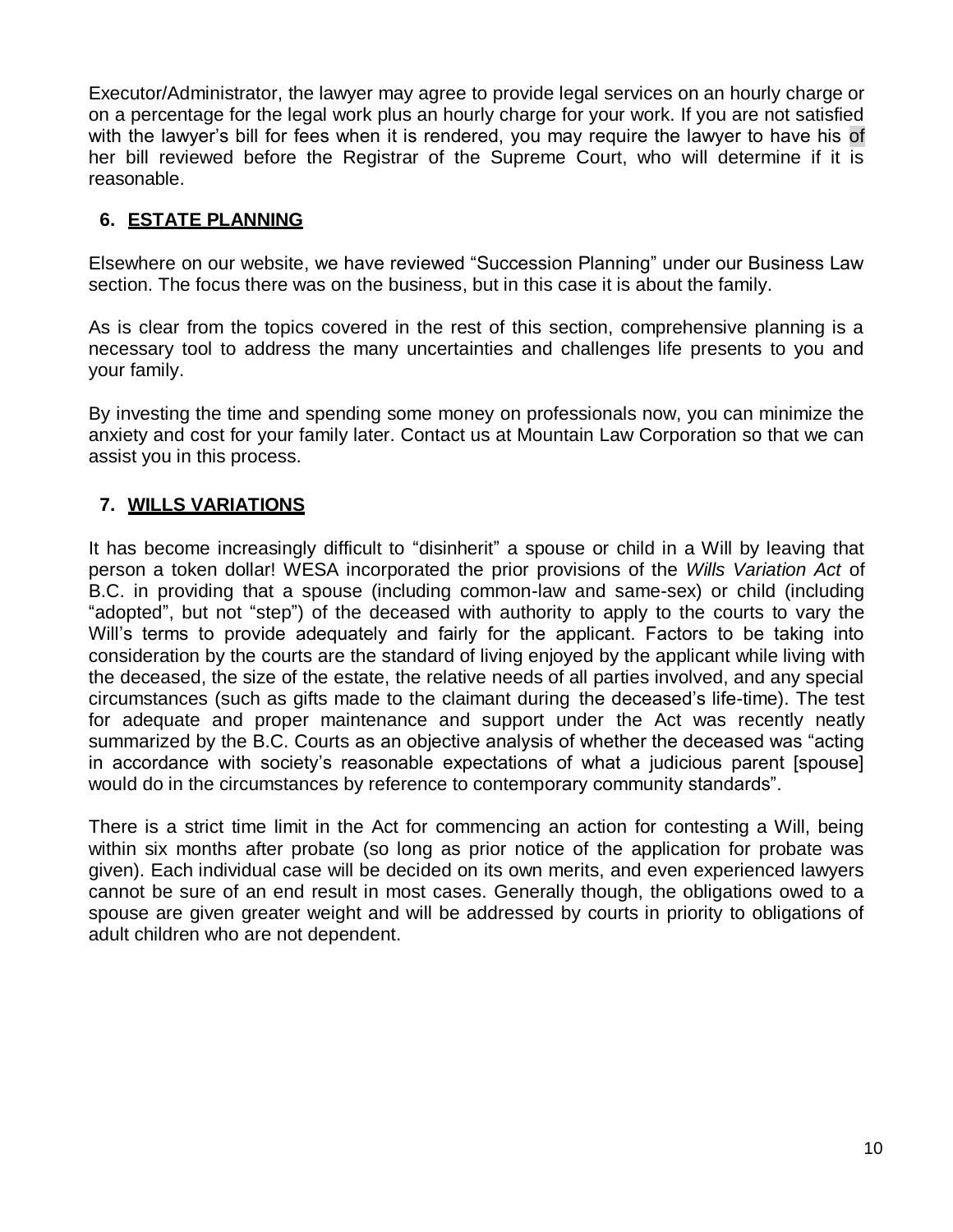It does help, sometimes considerably, to set out in writing (preferably at the time of making a Will), the reasons for the disinheriting decision. Be sure to get expert legal advice though, because recent court decisions have overruled the deceased's reasons if they are inaccurate or if they are contrary to public policy (such as disinheriting a child due to his/her sexual orientation).

# **8. TRUSTS**

A trust is created when someone (a "settlor") transfers ownership (legal title) or property to someone else (called a "trustee"), usually with directions as to how that property is to be used for the benefit of a third party (the "beneficiary"). Note that the settlor and trustee are frequently one and the same. The trustee is the legal owner of the property covered by the trust and controls the management decisions and files tax returns for the trust. In short, the trustee has a duty to act in the beneficiaries' best interests. Testamentary trusts in Wills are only effective on death; inter-vivos or living trusts are created when one is alive.

### **Inter-Vivos / Living Trusts**

There are many good reasons to set up these trusts. They include the benefit of confidentiality, incapacity planning, ensuring funds are used specifically for education (RESP's are an example), taking advantage of tax benefits (such as charitable remainder trusts, which give an instant tax credit from assets to be donated to charities at a later time), protecting assets from matrimonial claims (though now significantly restricted in B.C.), minimizing probate fees payable on death, and initiating an "estate freeze". If you are at least 65 years of age, you can set up what are called "alter ego" or "joint partner" trusts.

An estate freeze is an extremely effective way for business people to reorganize their share capital so that the possible capital gains exempt status on existing shares is "frozen", allowing future growth to accrue to new shares, for example benefitting other family members. Through the trust the new shares can be held by the business owner, while still controlling the business.

There are disadvantages though, in that such trusts are taxed as if they were distinct legal entities, at the top marginal tax rate (though there are exceptions, such as where the beneficiary is disabled).

## **Testamentary Trusts**

Trusts created by a Will, however, get much more preferential tax treatment after probate fees are paid. They are most commonly specified in a Will whereby a parent desires to give property to a child setting out terms and conditions governing that transfer. For example, the trust can stipulate how and when the child receives the property or money; also, how much can be spent on educational, medical and other expenses.